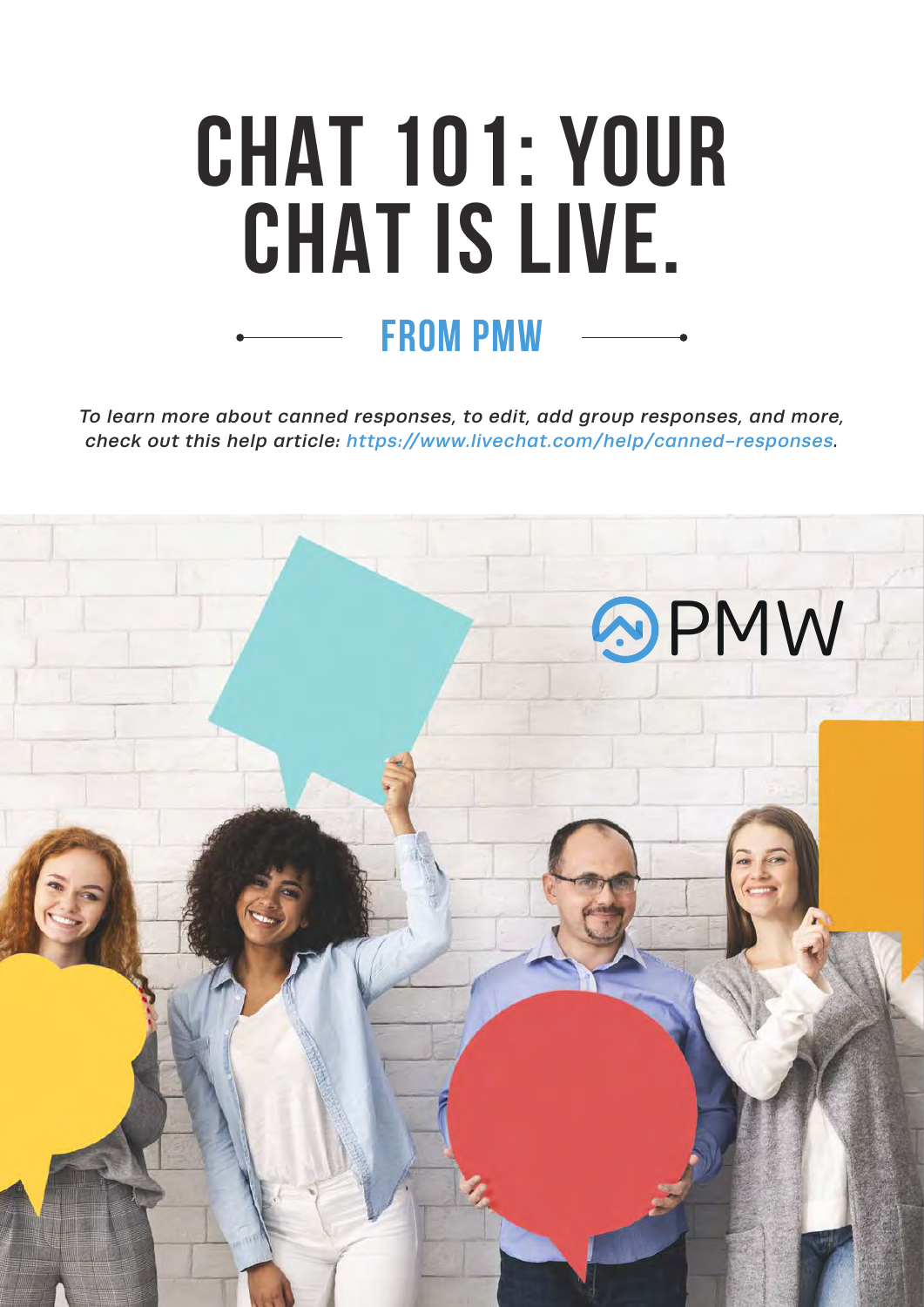You have now set up your chat and are ready to start accepting messages. When a customer starts a chat, the first message they receive is an *automatic message* set up in the LiveChat Agent app. This way, when you get a chat, you have a bit of time to get ready.



When the customer starts to type their message, you'll see what they are writing in real-time. When you write a response, the customer can see that you are composing a message, but they can't see what you're writing.

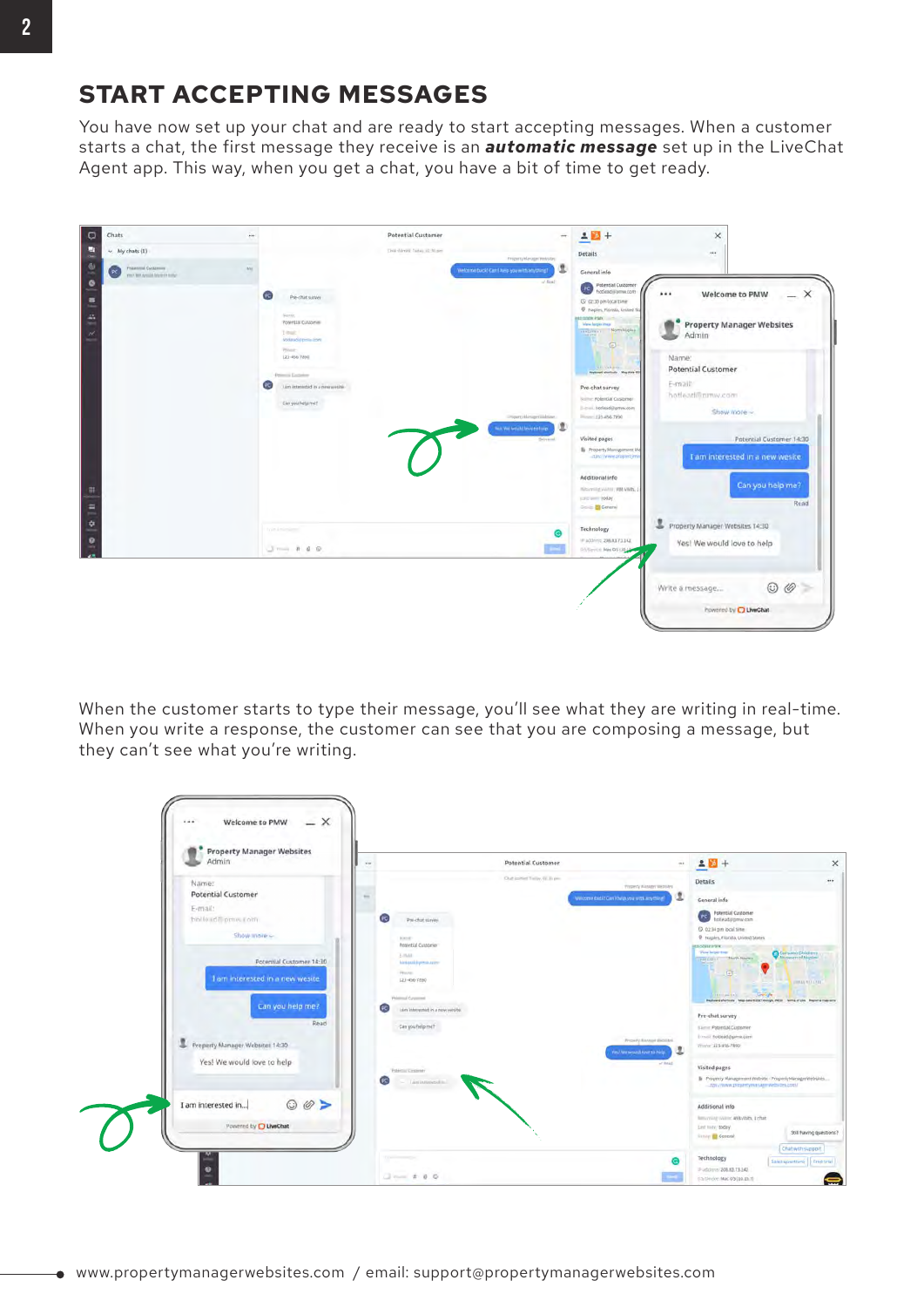## **UNDERSTANDING YOUR LIVECHAT SCREEN**

#### **1. MY CHATS**

A list of all customers who are chatting with you. Switch between chats by clicking on names on the list.

#### **2. QUEUED CHATS**

A list of all customers who are waiting in the queue. If you have some free time on your hands, pick a customer from the list to start a conversation.

#### **3. SUPERVISED CHATS**

A list of customers who are chatting with your teammates. You can supervise those chats and see how other agents communicate with visitors.

#### **4. CHAT HISTORY**

Previously sent messages, both from you and your customer. Additionally, you will be able to see what the visitor is currently typing in through the message sneak-peek.

#### **5. MESSAGE AREA**

Type in your message here and send it to the customer. Your visitor will be notified that you have started replying, providing some additional reassurance that the case is being handled.

#### **6. VISITOR DETAILS**

Here you will find all the information provided by your customers. You can check their email address, location, the page they are currently on, and much more!

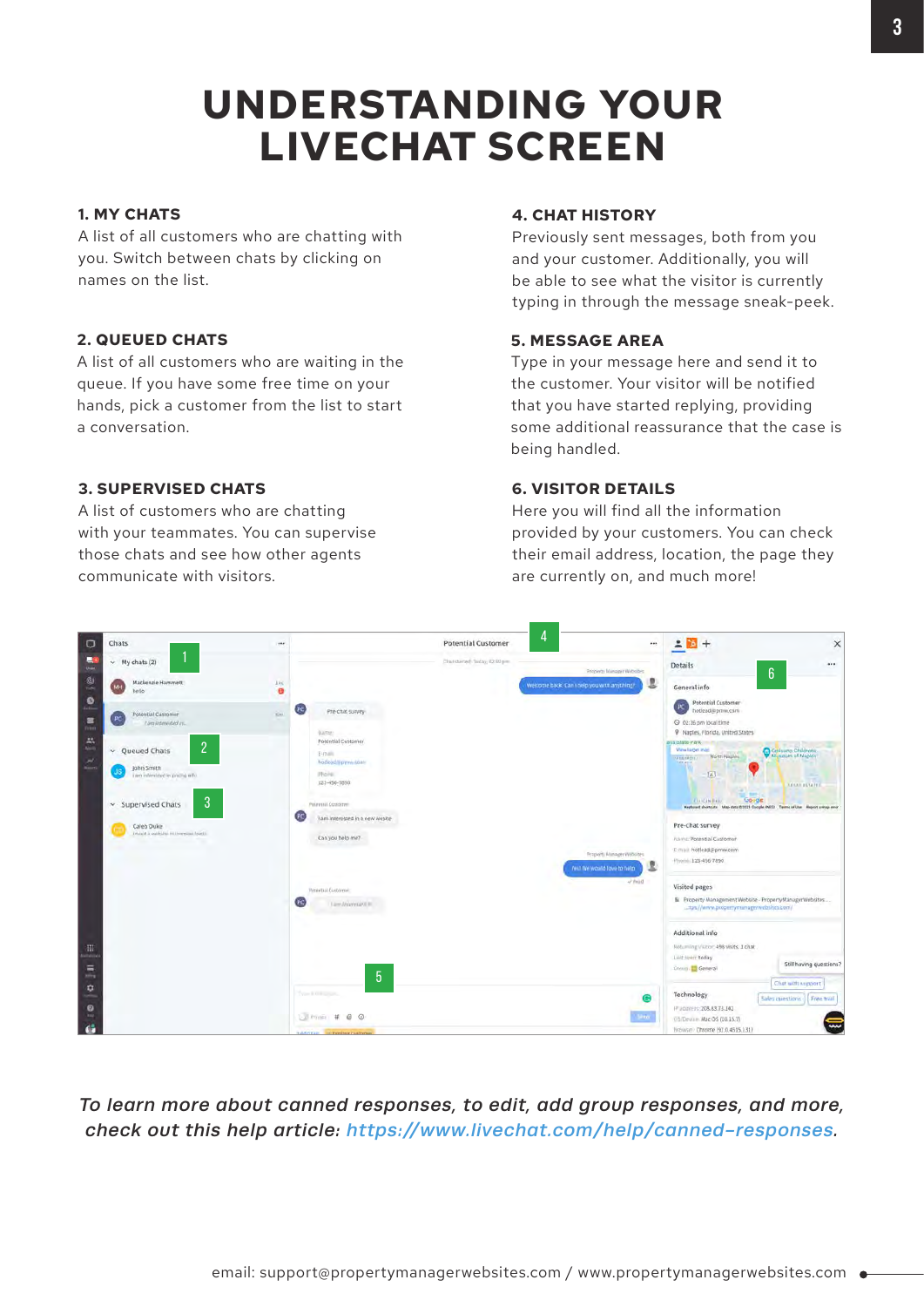## **HOW DOES CHAT END?**

### **A CHAT ENDS:**



When the customer closes the chat widget on your website.



When they leave your website.



The chat will close automatically when there are no new messages sent in a given [time. Ask your team leader how this is set for your team.](https://www.livechat.com/help/how-to-make-the-most-of-messaging-mode/#first-steps-in-messaging-mode) *Learn more about inactivity timeouts*.

You can close the chat at your end. Find it on the list and click the X in the top right corner. If the chat hasn't been closed by the customer or an inactivity timeout, you'll be asked to confirm closing the chat. Click "Close and archive" to **01** close the chat and remove it from your list.

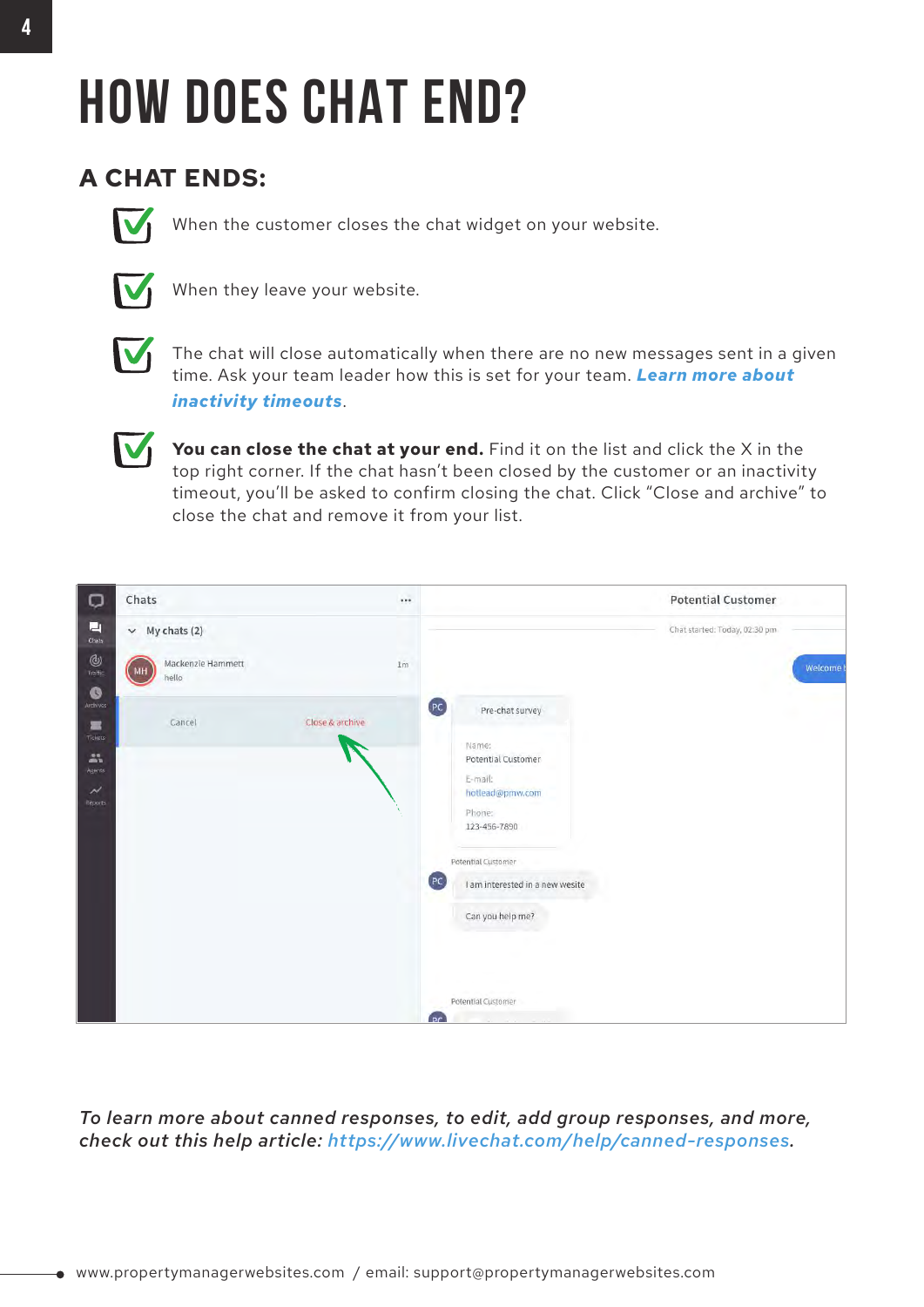## **OFFLINE CHATS**

**'TICKETS' ARE MESSAGES SENT VIA THE CHAT WIDGET WHEN YOUR TEAM IS OFFLINE. YOU CAN FIND THEM IN THE LEFT NAVIGATION UNDER TICKETS.** 

| $\circ$                  | $+$ New Boket<br>Tickets | Unassigned tickets                  |
|--------------------------|--------------------------|-------------------------------------|
| 四                        | B. Southern France       | + Add filter                        |
|                          | Unassigned tickets (0)   | O streets<br>$\frac{1}{2}$ (matrix) |
| $\overline{\phantom{a}}$ | My open tickets (0)      |                                     |
|                          | Open                     |                                     |
|                          | Pending                  | You're all caught up!               |
| $\mathbf{r}$             | Solved                   | No tickets right now.               |
|                          | Spam                     |                                     |
|                          | All tickets              |                                     |

## **TICKETS CAN BE FILTERED DOWN TO 4 CATEGORIES.**

## **OPEN**

Every time you receive or create a ticket, it will have the Open status. This means that the case is ongoing and needs attention.



## **PENDING**

When you send a message to the customer, e.g., ask the customer for some additional information, the status of the ticket will change to Pending. As soon as you get an answer, it will switch back to Open. If the customer does not respond in three days, LiveChat will send an automatic reminder. If the customer still does not respond, the ticket status will be automatically changed to Solved after additional 4 days.



## **SOLVED**

When a case is finished, you can close the ticket by changing its status to Solved. The customer will be notified about it and asked to rate their experience.



## **SPAM**

If the ticket you received contains malicious and unwanted content, you can mark it as Spam. Use this status carefully, all emails from an address marked as spam will automatically be assigned this status in the future.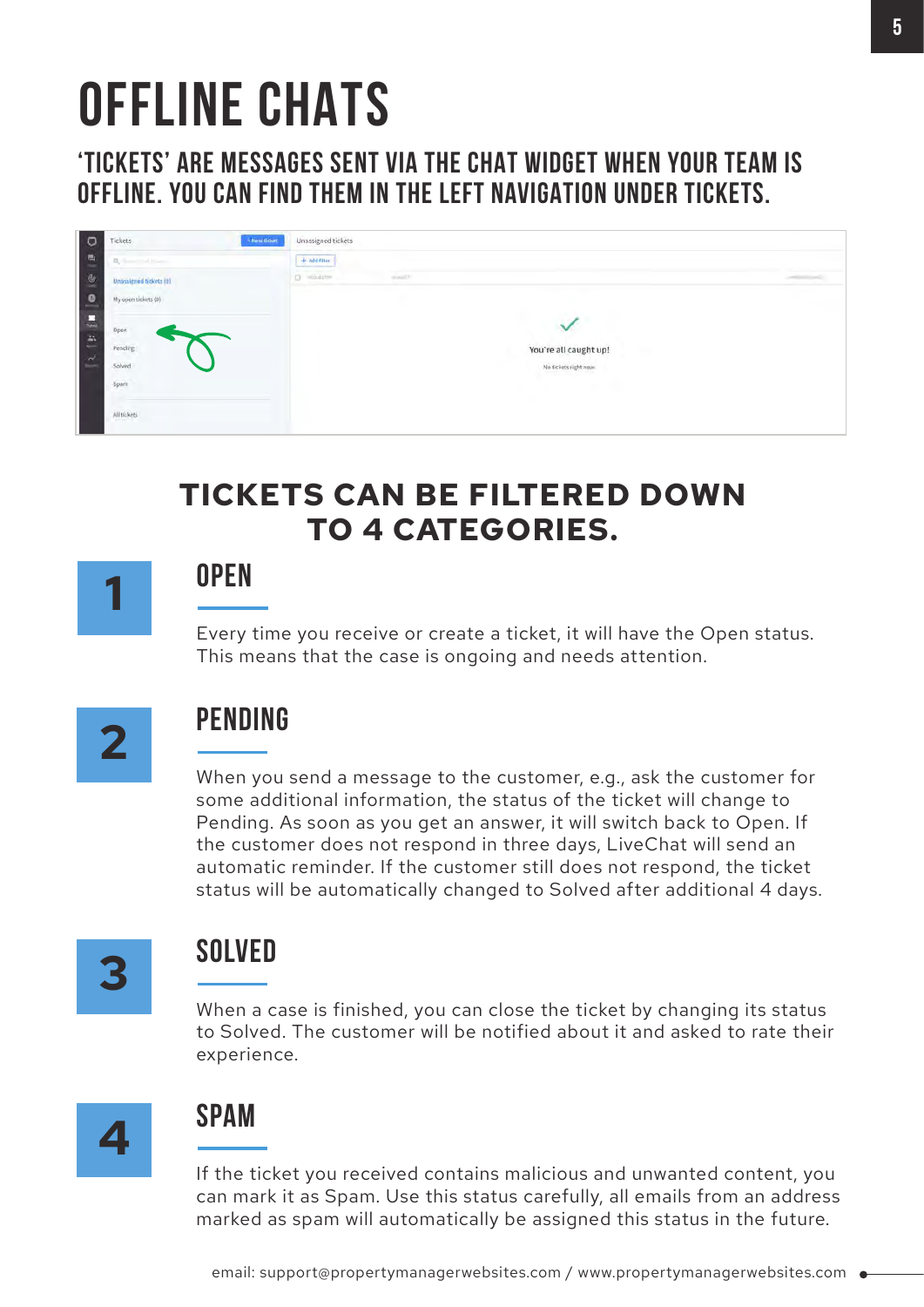### **SAVE TIME WITH CANNED RESPONSES!**

Probably the biggest asset and time saver for your team will be the canned responses. They allow you to recall pre-made answers by typing in hash  $(#)$  and the shortcut for the desired response.

Find yourself typing the same responses time and again? Quickly save answers to common questions, and save yourself the boredom of retyping the same content over and ove. Use the saved time to engage the customer, lifting both your moods at the same time!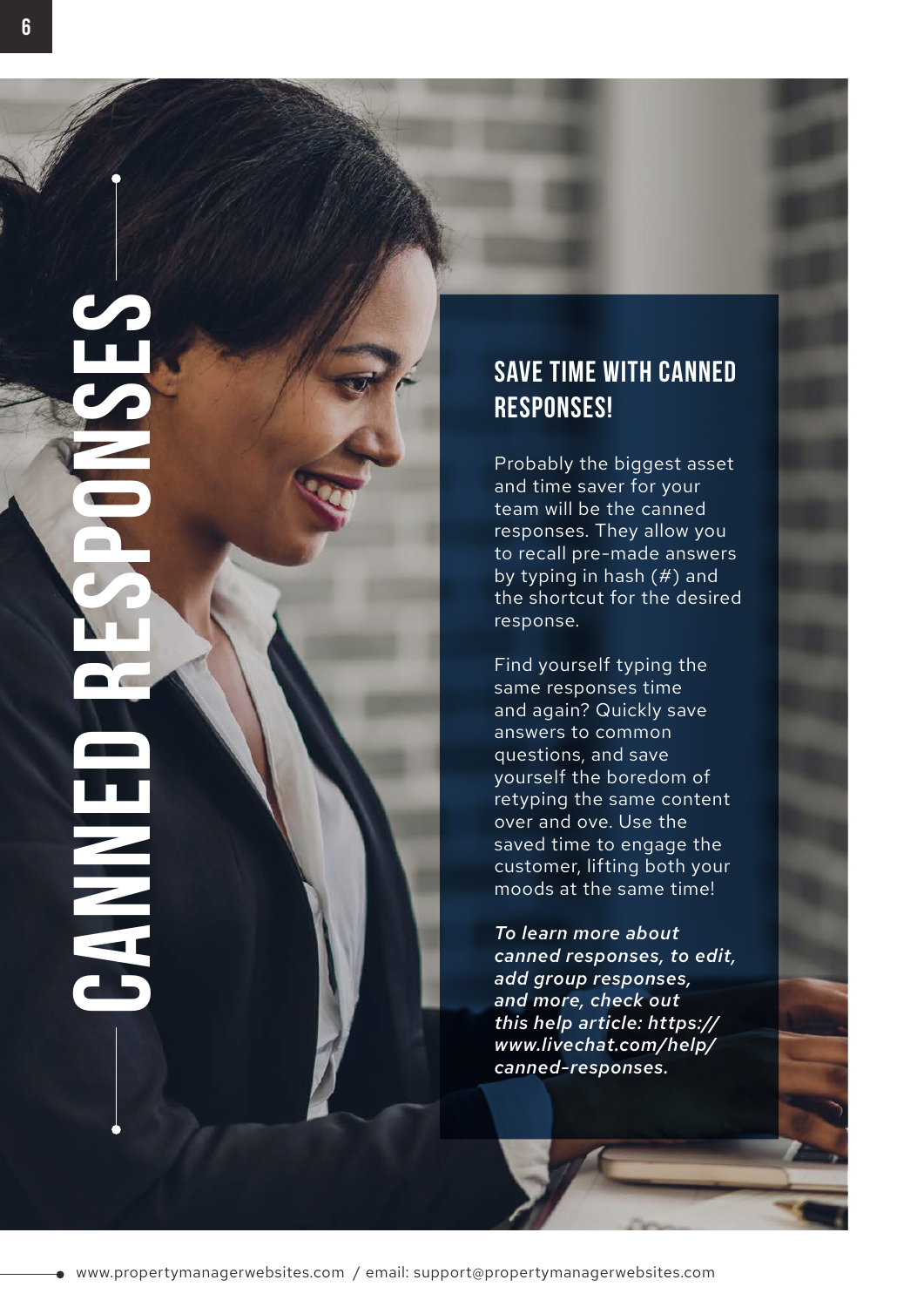# **ADDING CANNED RESPONSE**

Each LiveChat account comes with a set of sample responses. You can use them out of the box, tweak them or add your own. There are two ways to add a new response:

### **DIRECTLY FROM THE CHAT:**

If you find yourself sending the same reply yet another time, you can save it with just one click.



#### **FROM SETTINGS:**

Here you can create new canned responses from scratch, edit existing ones, and delete the ones you no longer use. Follow the steps below to add a new one:



When sending a predefined response, personalize it with the customer's name. Also, try tweaking the template a little bit each time so that you don't sound robotic.